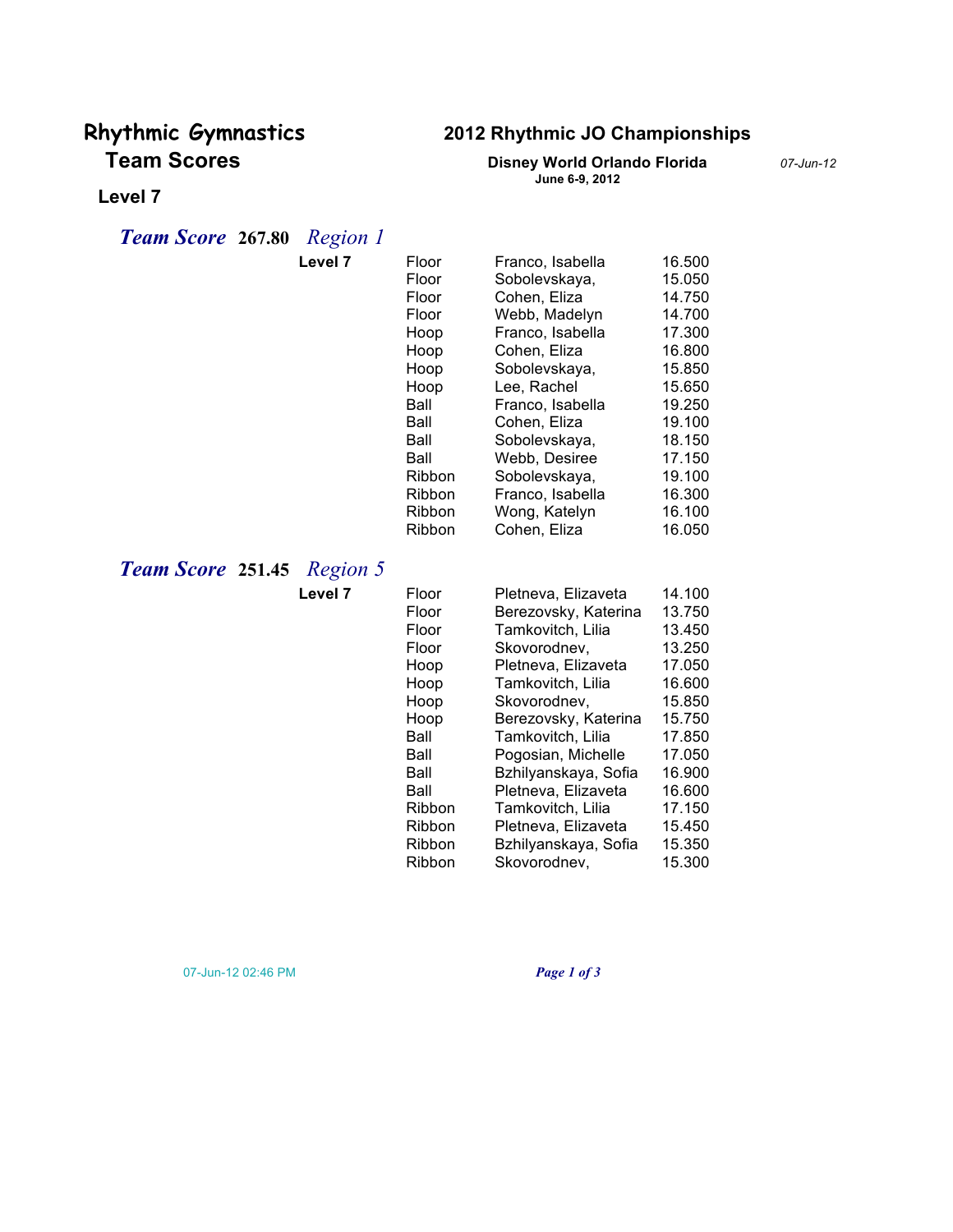# **Team Scores Disney World Orlando Florida** *07-Jun-12*

## **Rhythmic Gymnastics 2012 Rhythmic JO Championships**

**June 6-9, 2012**

#### **Level 7**

### *Team Score* **250.85** *Region 4*

|                          | Level 7             | Floor<br>Floor<br>Floor<br>Floor<br>Hoop<br>Hoop<br>Hoop<br>Hoop<br>Ball<br>Ball<br>Ball<br>Ball<br>Ribbon<br><b>Ribbon</b><br>Ribbon<br>Ribbon | Tang, Rebecca<br>Ayzman, Jennifer<br>Syzrantsava,<br>Sun, Jessica<br>Ayzman, Jennifer<br>Sun, Jessica<br>Syzrantsava,<br>Grant, Anna<br>Ayzman, Jennifer<br>Syzrantsava,<br>Tang, Rebecca<br>Andreyeff, Yulia<br>Ayzman, Jennifer<br>Syzrantsava,<br>Tang, Rebecca   | 15.150<br>14.700<br>13.650<br>13.250<br>17.950<br>14.500<br>14.300<br>13.150<br>18.900<br>17.500<br>17.050<br>14.850<br>18.200<br>17.000<br>16.300<br>14.400 |
|--------------------------|---------------------|-------------------------------------------------------------------------------------------------------------------------------------------------|----------------------------------------------------------------------------------------------------------------------------------------------------------------------------------------------------------------------------------------------------------------------|--------------------------------------------------------------------------------------------------------------------------------------------------------------|
| <b>Team Score 233.35</b> | Region 3<br>Level 7 | Floor                                                                                                                                           | Grant, Anna<br>Chaadayev, Masha                                                                                                                                                                                                                                      | 14.200                                                                                                                                                       |
|                          |                     | Floor<br>Floor<br>Floor<br>Hoop<br>Hoop<br>Hoop<br>Hoop<br>Ball<br>Ball<br>Ball<br>Ball<br>Ribbon<br>Ribbon<br>Ribbon<br>Ribbon                 | Kidek, Iryna<br>Pinchuk, Alexandra<br>Fu, Lucy<br>Chaadayev, Masha<br>Lozovnoy, Nina<br>Pinchuk, Alexandra<br>Fu, Lucy<br>Chaadayev, Masha<br>Lozovnoy, Nina<br>Kidek, Iryna<br>Pinchuk, Alexandra<br>Chaadayev, Masha<br>Kidek, Iryna<br>Lozovnoy, Nina<br>Fu, Lucy | 13.300<br>12.500<br>12.300<br>17.200<br>15.100<br>14.550<br>13.900<br>16.500<br>14.850<br>14.500<br>14.150<br>16.400<br>15.700<br>14.250<br>13.950           |

07-Jun-12 02:46 PM *Page 2 of 3*